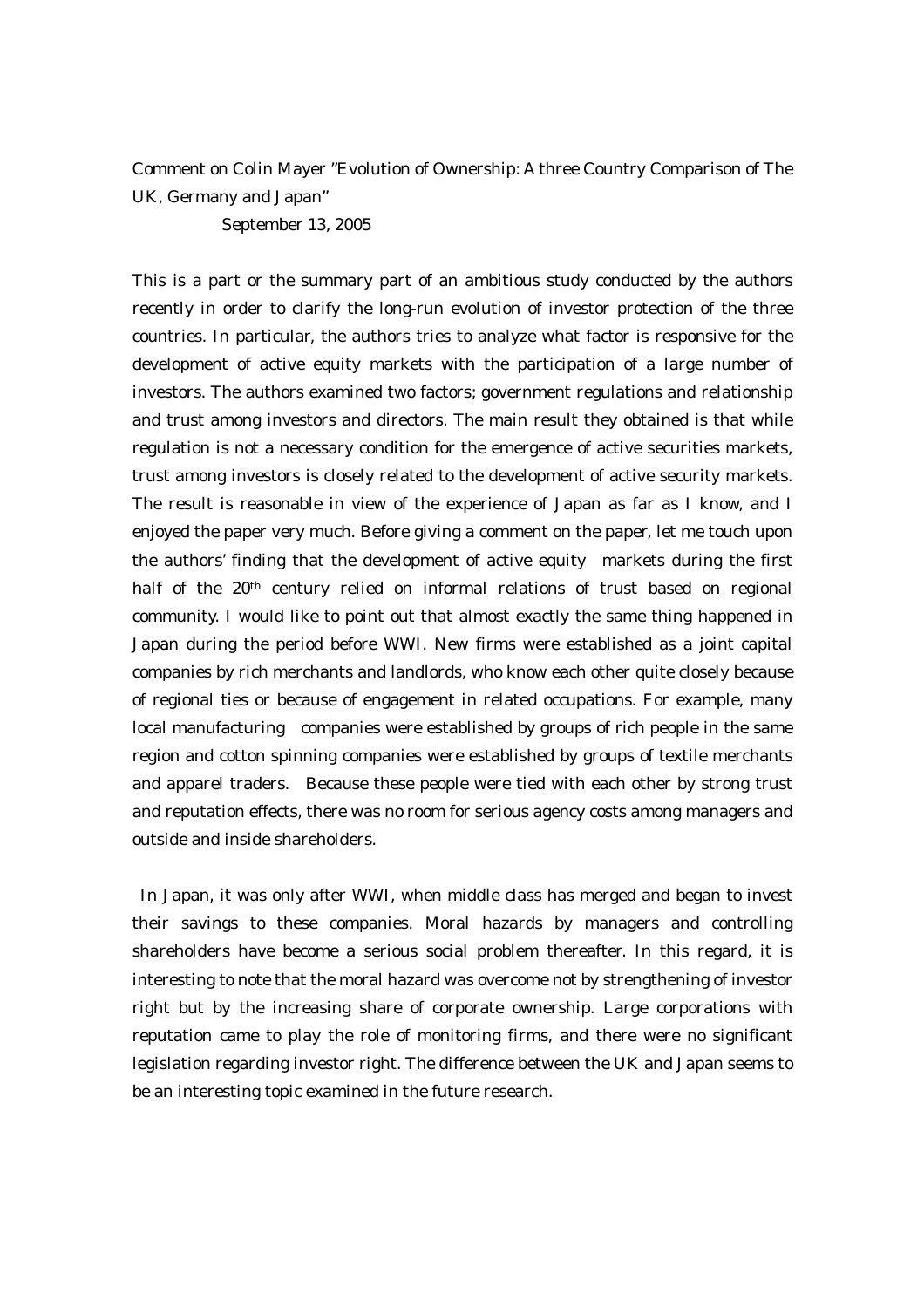Having said this, let me give my comment that is concerned with the role of regulation in this paper. In analyzing how the government regulation on the investor protection affects the development of active equity markets, the authors resort to the hypothesis set forth in a series of papers by La Porta, lopetz-de-Silanes, Shleifer and Vishny (LLSV), which examined the degree of investment protection in the light of the origins of national legal system. LLSV have shown that countries with legal origin of common law such as UK and USA has strong protection of investors and countries of legal origin of civil law has weak protection of investors and the use of external financing is more pronounced for countries with civil law traditions. Moreover, they argue that countries with weak investor protection are characterized by concentration of ownership. These propositions are derived in an examination of cross-country regression using the sample of some forty countries.

Colin Mayer and others apply the last proposition of LLSV, namely a proposition regarding the concentration of ownership and investor right, to the historical evolution of investor right of the three countries, and try to examine whether the introduction of regulation on investor right is responsive for the emergence of active securities markets through encouraging the participation of minority investors. It must be noted that the conjecture of the authors is based on the assumption that the regulation on the minority abuse or legislation on investor right is endogenous to the system. In other words, they assume that regulations on investor right could be introduced by the intention of the governments irrespective of the development level of equity markets. While introduction of regulations in an economy is exogenous in many cases, some regulations including those regarding investor right seem to be largely endogenous. This is because necessity of regulation is recognized only when number of minority investor has increased and exploitation of them has come to exert some influences on the economy. Quite often, there would be conflicts of interests among those who benefit from the regulation such as minority shareholders and those who would lose from the regulation such as controlling shareholders and corporate managers, and the political process of legislation would involve active rivalry among interest groups. In other words regulation of this kind is introduced only when equity markets have already become large and active, and when abuse of minority shareholders has become a serious social issue. Therefore, it is difficult to conceive of a situation where regulations on minority abuse are introduced before the development of equity markets reached a certain stage.